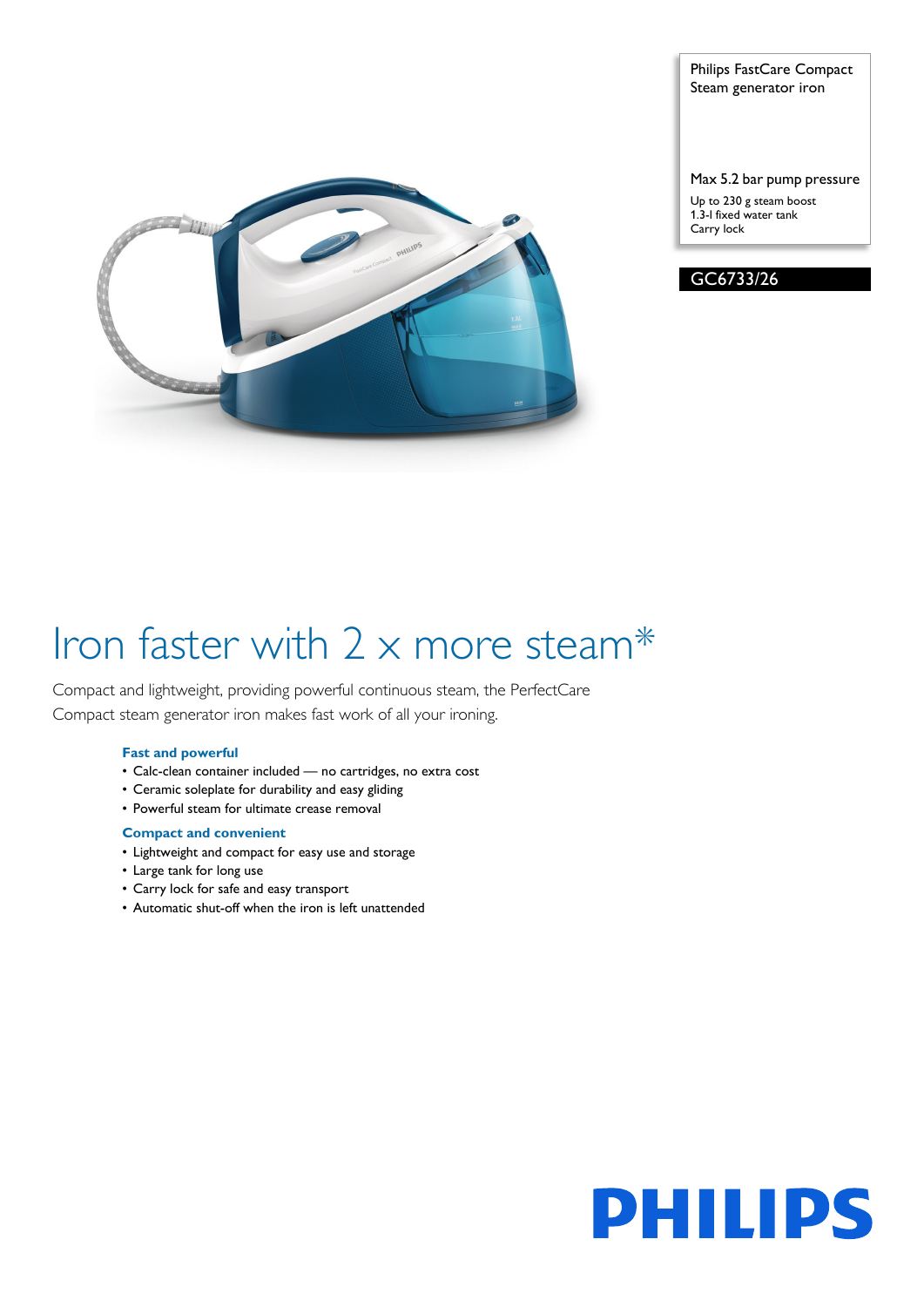GC6733/26

## **Highlights**

## **Ultra-powerful steam**



Strong, continuous steam tackles even the thickest fabrics with ease. Watch stubborn creases melt away with an extra steam boost just where you need it. This extra steam is perfect for vertical steaming to refresh clothes and curtains, too.

#### **Auto shut-off**



The automatic shut-off function automatically switches off your steam generator iron if it has not been used for a few minutes. This saves energy and gives you peace of mind.

## **Ceramic soleplate**



Our durable ceramic soleplate glides well on all garments. It is non-stick, scratch-resistant and simple to keep clean.

#### **1.3 L water tank**



A 1.3 litre transparent tank gives you more than 1 hour of continuous use. See clearly how much water is left and refill easily at any time under the tap through the large filling door.

#### **Smart descaling**



Our built-in descaling system, Smart Calc Clean, reminds you when you need to descale.

It also includes a container to make descaling easy. This means no cartridges are required and there are no additional costs.

#### **Compact and convenient**



The lightweight, compact size is perfect for storage and fits conveniently on your ironing board. Exclusive ProVelocity technology makes our steam generators smaller and more compact than ever.

#### **Safety carry lock**



Lock your iron securely to the base station for easy carrying around the house and to reduce the risk of accidentally touching the hot soleplate.